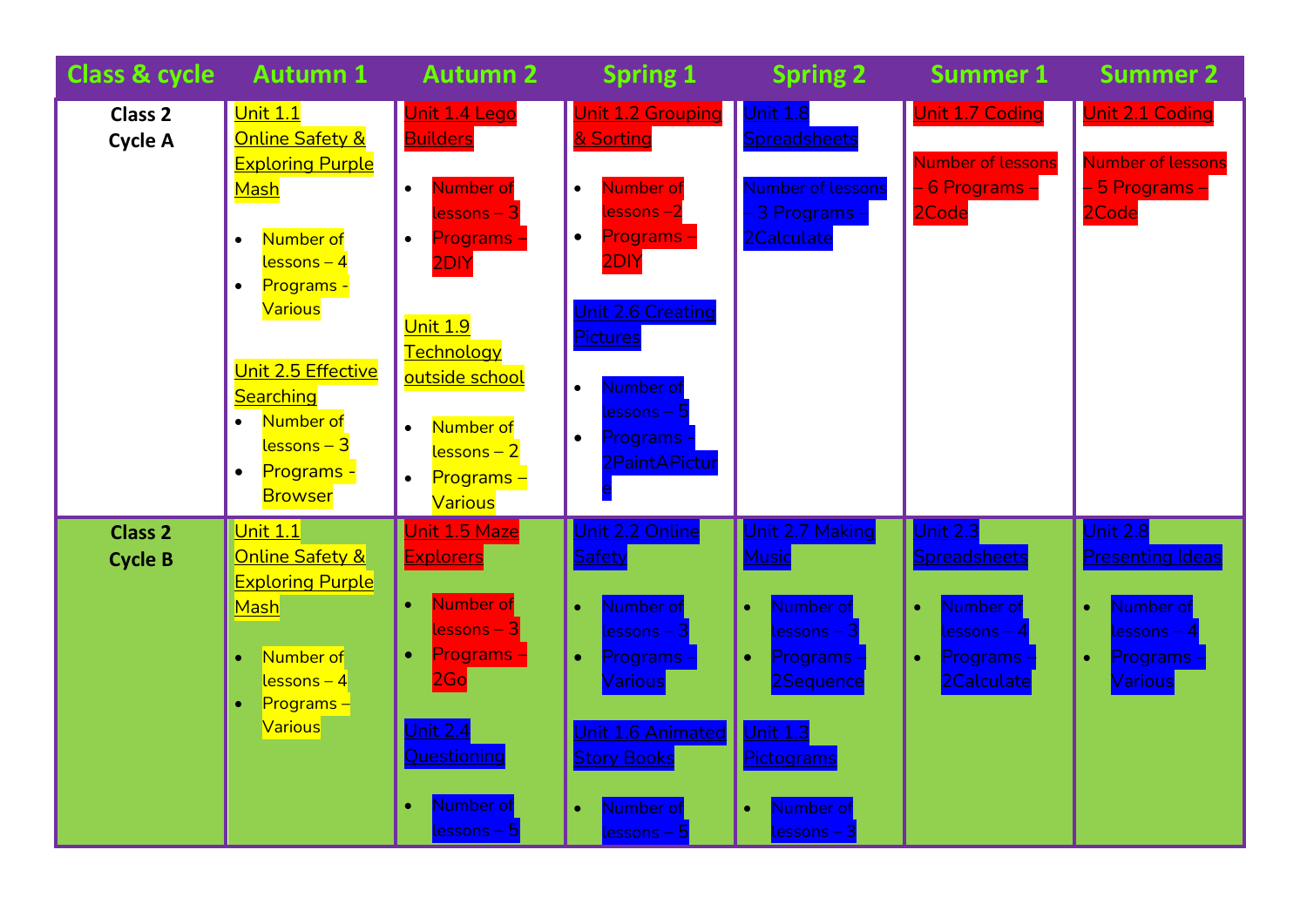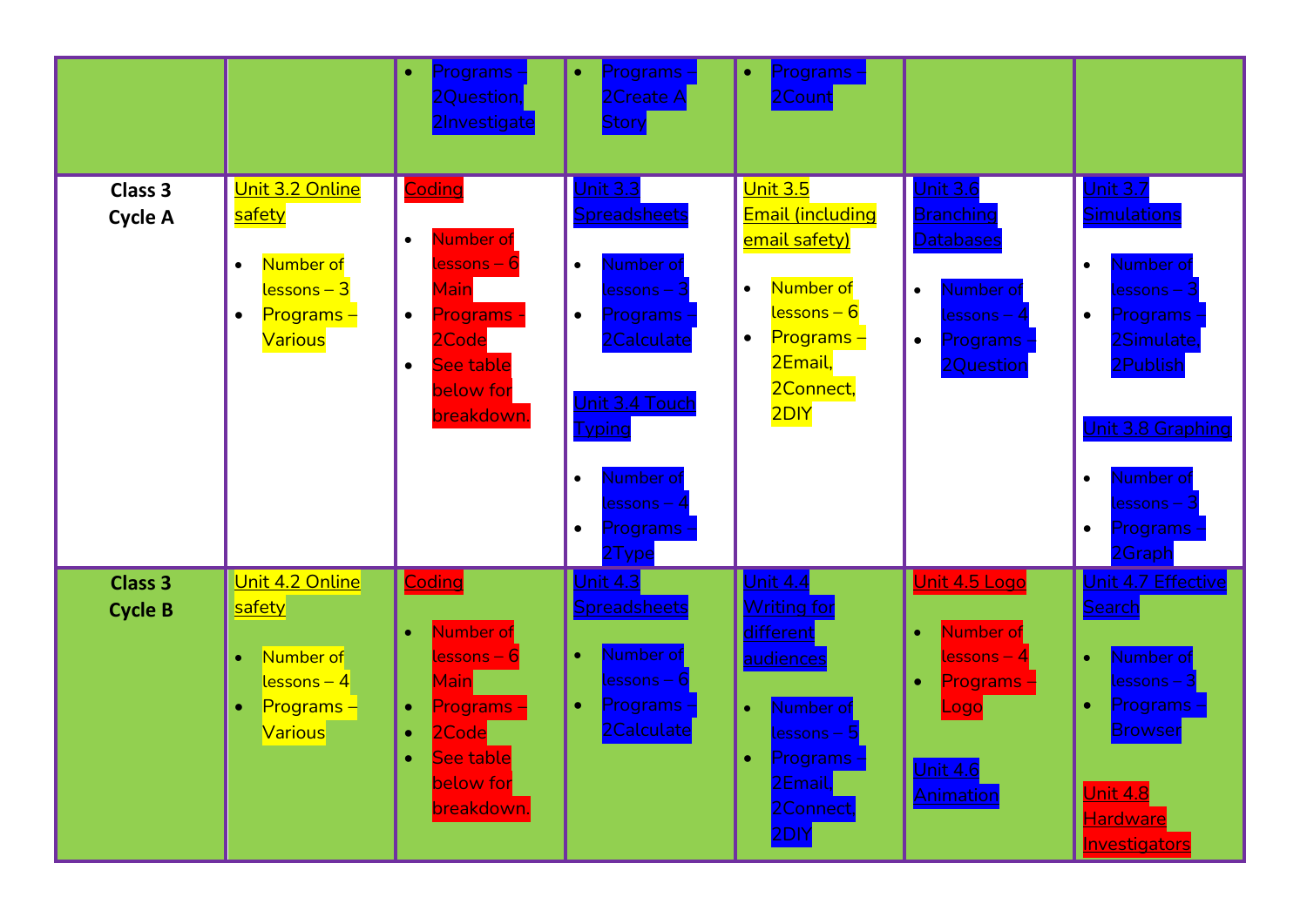|                                                                                                                                                                                                                                     |  |  | Number of<br>$lessons - 3$<br>Programs -<br>2Animate | Number of<br>$\bullet$<br>$\overline{\textsf{lessons}}-2$ |  |
|-------------------------------------------------------------------------------------------------------------------------------------------------------------------------------------------------------------------------------------|--|--|------------------------------------------------------|-----------------------------------------------------------|--|
| <b>C</b> and the contract of the state of the state of the state of the state of the state of the state of the state of the state of the state of the state of the state of the state of the state of the state of the state of the |  |  |                                                      |                                                           |  |

## Coding Breakdown

| YEAR 3 & 4 - CYCLE A                         |                                                                                    |                                              |                                                                 |                                                 |                                                             |  |  |  |  |
|----------------------------------------------|------------------------------------------------------------------------------------|----------------------------------------------|-----------------------------------------------------------------|-------------------------------------------------|-------------------------------------------------------------|--|--|--|--|
| Using<br>Flowcharts<br>Unit 3.1,<br>Lesson 1 | <b>Using Timers</b><br>Unit 3.1.<br>Lesson 2                                       | 'if' statements<br>Unit 4.1.<br>Lesson 2     | Coordinates<br>Unit 4.1.<br>Lesson 3                            | Code, Test and<br>Debug – Unit<br>3.1, Lesson 4 | Design, Code,<br>Test and<br>Debug<br>Unit 4.1.<br>Lesson 1 |  |  |  |  |
|                                              | YEAR 3 & 4 - CYCLE B                                                               |                                              |                                                                 |                                                 |                                                             |  |  |  |  |
| Using Repeat<br>Unit 3.1.<br>Lesson 3        | <b>Repeat Until</b><br>and 'if/else'<br><b>Statements</b><br>Unit 4.1.<br>Lesson 4 | Number<br>Variables<br>Unit 4.1,<br>Lesson 5 | Design and Make an Interactive<br>scene<br>Unit 3.1, Lesson 5-6 |                                                 | Making a<br>Playable game<br>- Unit 4.1,<br>Lesson 6        |  |  |  |  |

*Following units may be used if time permits you:*

Unit 3.9 Presenting (with Microsoft PowerPoint or Google Slides)

- Number of Lessons  $-5$  or 6 (version dependent)
- Main Program MS PowerPoint or Google Slides

## Unit 4.9 Making Music

- Number of Lessons 4
- Main Program Busy Beats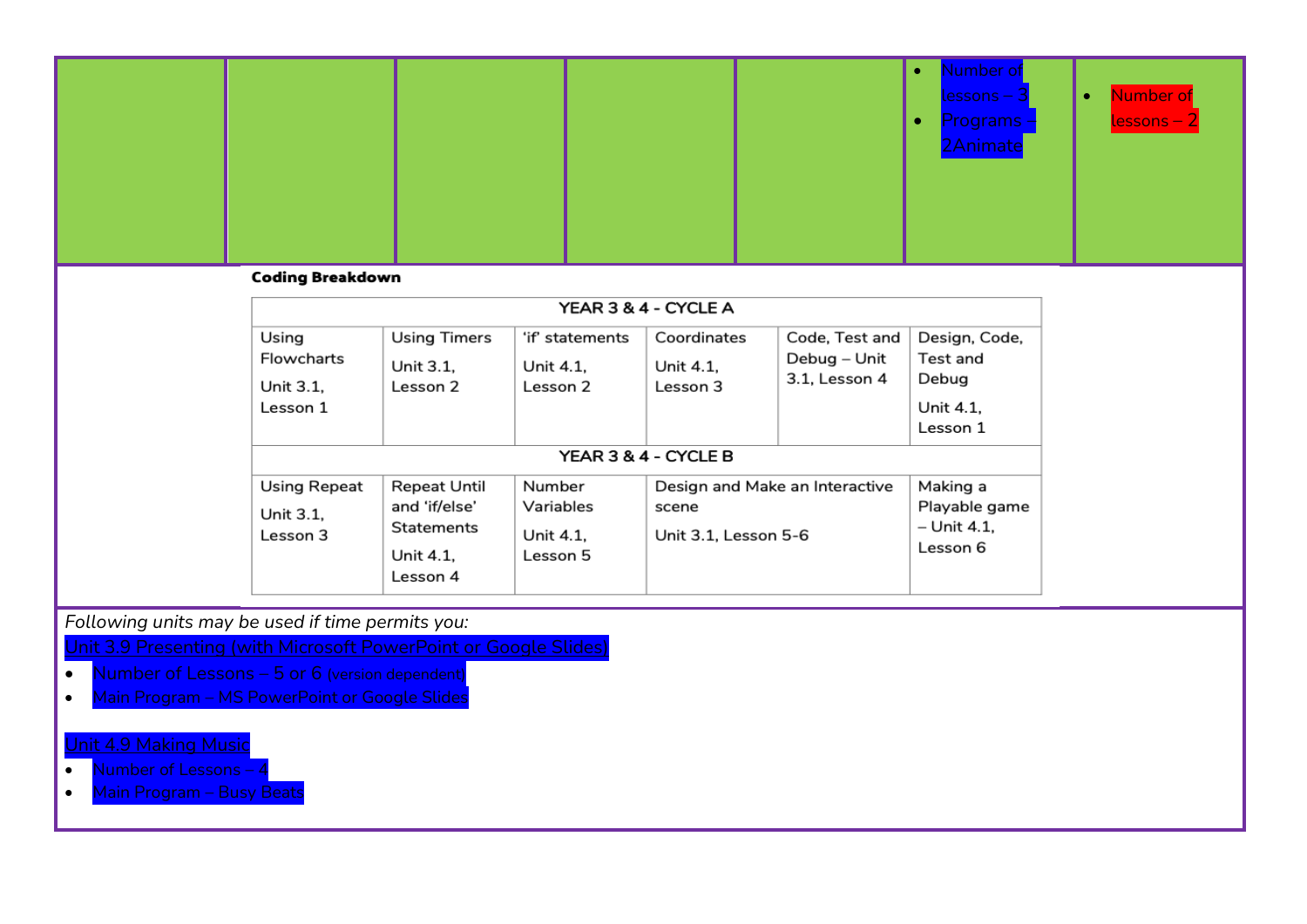